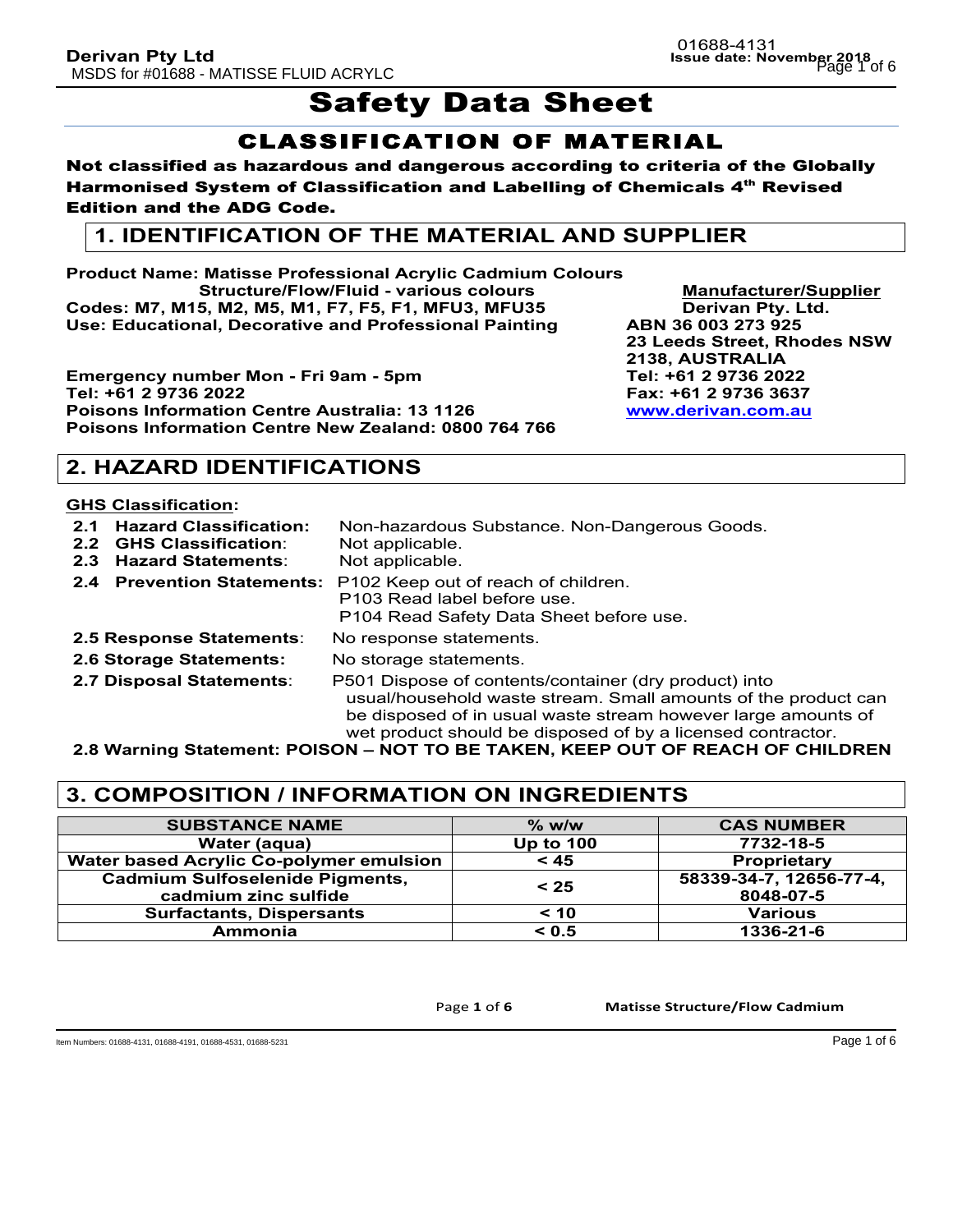## **4. FIRST AID AND MEASURES**

#### **4.1 Description of Necessary First Aid Measures**

- **Ingestion**: Immediately remove product from the mouth and rinse mouth out with plenty of water. Then provide water slowly and as much as casualty can comfortably drink. If discomfort persists or symptoms develop, seek medical attention.
- **Eye**: Immediately hold the eyes open and wash with fresh running water. Ensure complete irrigation of the eye by keeping the eyelids apart and away from the eye and moving the eyelids by occasionally lifting the upper and lower lids. If pain persists or recurs, seek medical attention.
- **Skin:** Not applicable for normal use. If skin reaction or irritation occurs, discontinue use and seek medical attention.
- **Inhalation:** If fumes or combustion products are inhaled, remove to fresh air.

#### **4.2 Medical Attention and Special Treatment**

**First Aid Facilities:** No special facilities required.

**Comments:** Treat according to person's condition and specifics of exposure.

**Advice to Doctor:** Treat symptomatically.

## **5. FIRE-FIGHTING MEASURES**

#### **5.1 Suitable Extinguishing Equipment:**

Carbon dioxide, dry chemical powder, water spray or fog and foam may be used as extinguishing media.

#### **5.2 Specific Hazards Arising From the Chemical:**

Non-flammable and on combustion, may emit toxic fumes of carbon monoxide (CO). May also emit acrid smoke.

#### **5.3 Special Protective Equipment and Precautions For Fire Fighters:**

Determine the need to evacuate or isolate the area according to your local emergency plan. Fire fighters should wear self-contained breathing apparatus to minimise risk of exposure to vapour or products of combustion**.**

## **6. ACCIDENTAL RELEASE MEASURES**

### **6.1 Personal Precautions, Protective Equipment and Emergency Procedures:**

Transfer material to a suitable labelled container for recycling or disposal.

#### **6.2 Environmental Precautions:**

Do not allow large quantities to enter drains or surface waters.

#### **6.2 Methods and Materials for Containment and Clean Up:**

In case of gross spillage wear protective equipment to prevent eye contact. Bund area using dry sand or other inert materials to prevent run off into drains and waterways. Pump or scoop any free liquid into an appropriate container for disposal. Clean up spill area with absorbent dry sand, vermiculite or other inert material. Collect and seal in properly labelled container(s) for disposal as per local regulations. Do not flush to drains, waterways or sewers.

Page 2 of 6 **Matisse Structure/Flow Cadmium**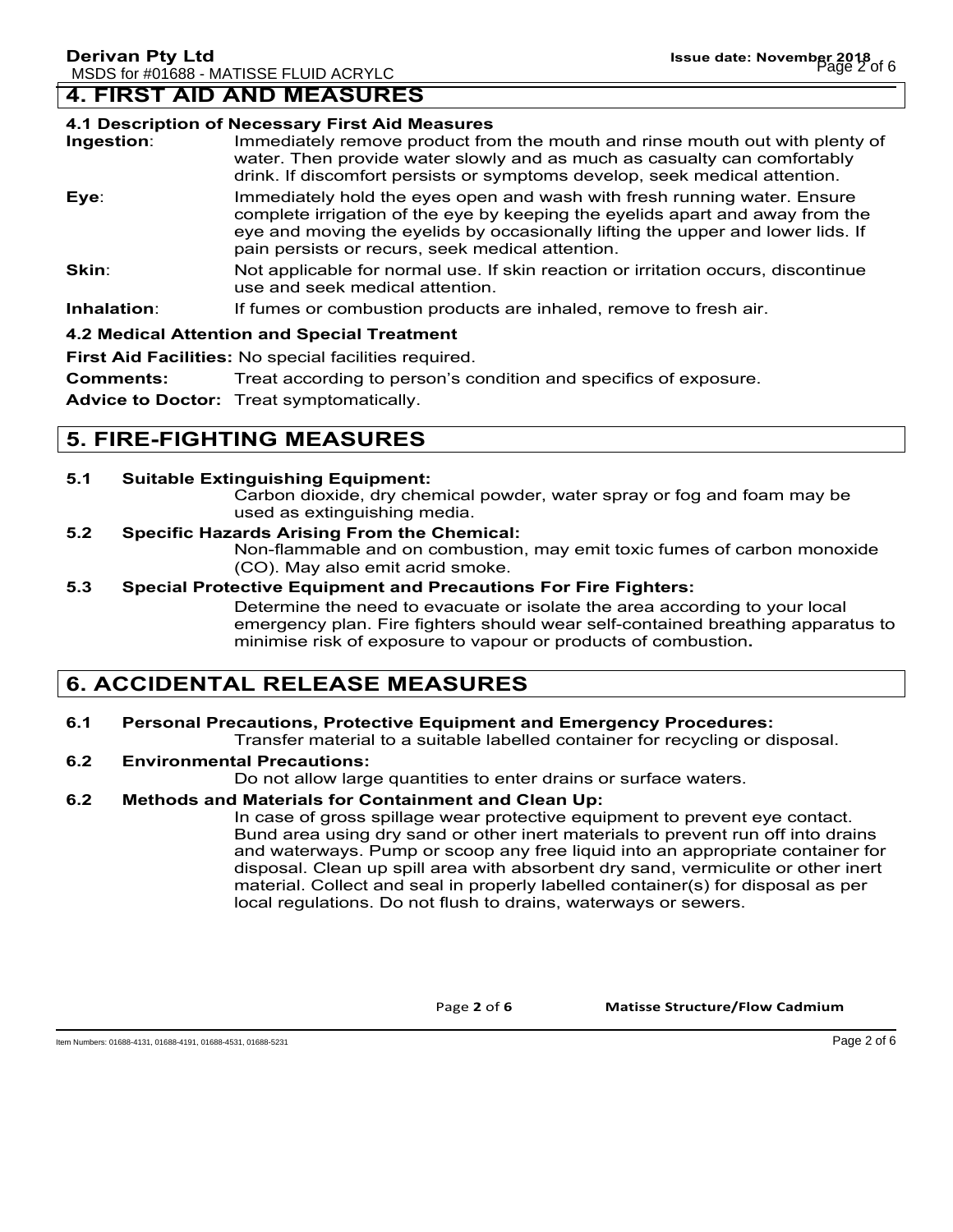## **7. HANDLING AND STORAGE**

#### **7.1 Precautions for Safe Handling:**

Do not take internally. Exercise good industrial hygiene practice. Wash after handling, especially before eating, drinking or smoking.

#### **7.2 Conditions for Safe Storage, Including Any Incompatibilities:**

Store in a cool, dry area, away from heat and out of direct sunlight. Keep in an original container and away from oxidising agents and foodstuff containers.

### **8. EXPOSURE CONTROLS / PERSONAL PROTECTION**

#### **8.1 Exposure Guidelines**:

No exposure standards are available for this product; however, the following exposure guidelines have been published by Safe Work Australia Workplace Exposure Standards for Airborne Contaminants.

### **Ammonia: 8hr TWA = 17 mg/m3 (25ppm) 15 min STEL = 24 mg/m3 (35ppm) Cadmium: 8hr TWA = 0.01 mg/m3**

### **Selenium: 8hr TWA = 0.1 mg/m3**

- **8.2 Biological Limit Values**: Not known.
- **8.3 Engineering Controls**: Maintain adequate ventilation at all times. In most circumstances natural ventilation systems are adequate.

#### **8.4 Personal Protection Equipment:**

**Eye/Face Protection**: Safety glasses with side shields, goggles or full-face shield as appropriate are recommended. Final choice of appropriate eye/face protection will vary according to individual circumstances i.e. methods of handling or engineering controls and according to risk assessments undertaken. Eye protection should conform to Australian/New Zealand Standard AS/NZS 1337

#### **8.5 Respiratory Protection**:

Avoid breathing of vapours/mists; ensure adequate ventilation. Respiration is generally unnecessary; unless working with spray applying (airbrush equipment or some other form of atomizing spray equipment). Where breathing apparatus is required, use either respirator with organic/ammonia cartridge, or a Self-Contained Breathing Apparatus (SCBA) with positive air supply. All the breathing apparatus used to be complied with AS/NZS 1715/1716.

### **9. PHYSICAL AND CHEMICAL PROPERTIES**

**Physical Description / Properties Appearance:** Thick viscous coloured liquid **Odour: Pleasant Acrylic Odour. Specific Gravity (@ 25ºC):** 1.0 – 1.2 g/mL **Boiling Point: >** 100˚C. **Solubility in Water:** Soluble. **pH:** 8.0 – 10.0 **Viscosity (cP @ 25°C):** Not applicable. Vapour Pressure: Not applicable. **Vapour Density:** Not applicable. **Freezing Point (°C):** Not applicable. **Melting Point (°C):** Not applicable. **Flash Point (°C):** Not determined. **Lower and upper Explosive Limit (%):** Not applicable. Auto ignition Temp (°C): Not available. **Decomposition Temp (°C):** Not available.

Page 3 of 6 **Matisse Structure/Flow Cadmium** 

Item Numbers: 01688-4131, 01688-4191, 01688-4531, 01688-5231 Page 3 of 6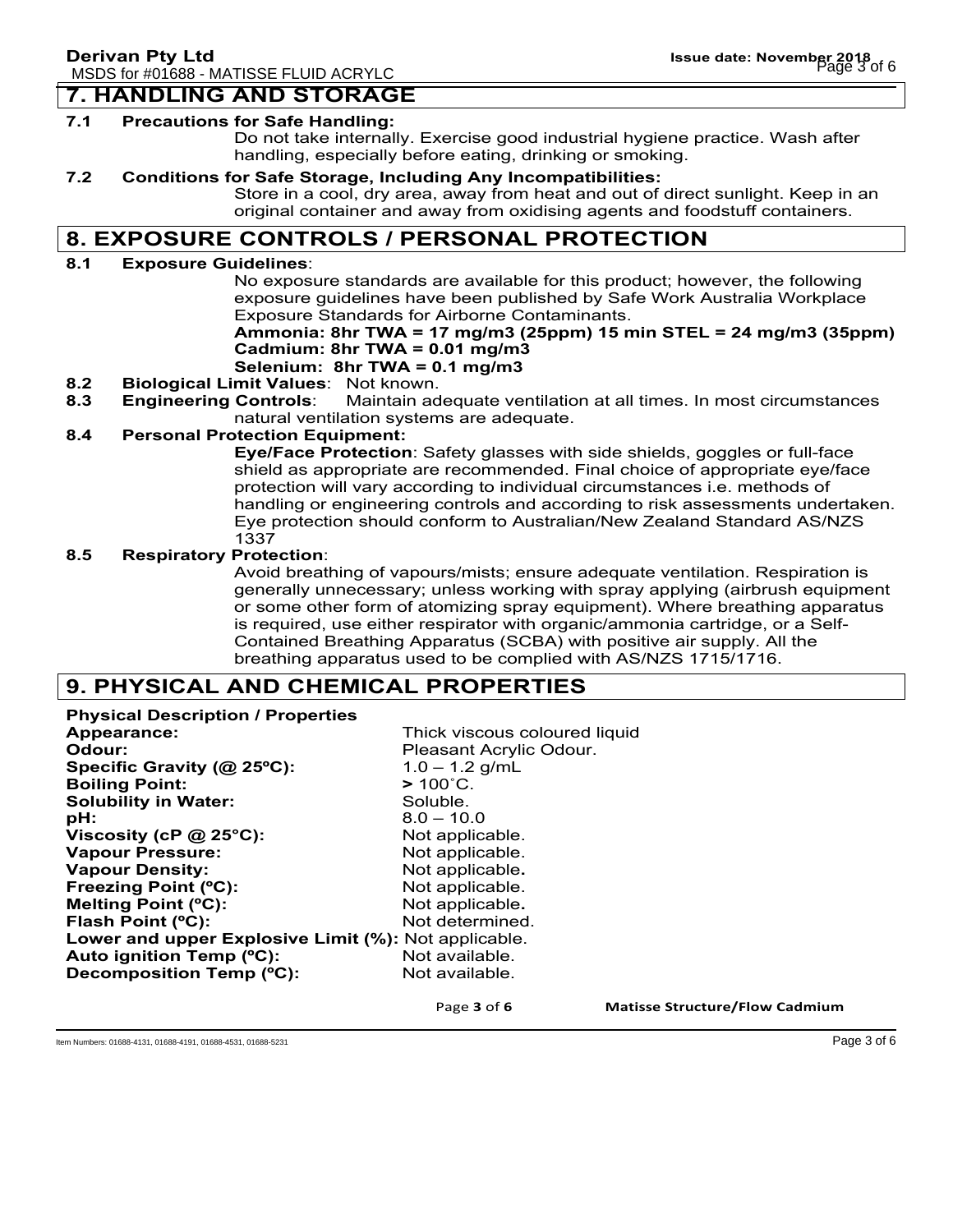## **10. STABILITY AND REACTIVITY**

| 10.1 | <b>Reactivity:</b>                                              | Not relevant.                                                                                                              |
|------|-----------------------------------------------------------------|----------------------------------------------------------------------------------------------------------------------------|
|      | 10.2 Chemical Stability:                                        | The product is stable under normal ambient and anticipated<br>storage and handling conditions of temperature and pressure. |
|      | <b>10.3 Conditions To Avoid:</b>                                | Direct sunlight and heat. Avoid extreme temperatures<br>(i.e. $\leq 5^{\circ}$ C or $\geq 35^{\circ}$ C)                   |
| 10.4 | <b>Incompatible Materials and Possible Hazardous Reactions:</b> |                                                                                                                            |
|      |                                                                 | Strong oxidising agents.                                                                                                   |
|      | 10.5 Hazardous Decomposition Products:                          |                                                                                                                            |
|      |                                                                 |                                                                                                                            |

Under fire conditions, toxic fumes may be emitted. In extreme heat oxides of carbon and sulphur dioxide gas may be released.

### **11. TOXICOLOGICAL INFORMATION**

- **11.1 Likely Route of Exposure**: [ ] Inhalation [X] Skin contact [X] Ingestion
	-
- **11.2 Health Effects From Likely Route of Exposure: Acute Ingestion:** This material may be discomforting to the gastro-intestinal tract. May produce diarrhoea, bloated stomach and occasional vomiting. **Eye: Exercise Exercise Eye:** Discomforting to the eyes and is capable of causing a mild, temporary redness of the conjunctiva (similar to wind-burn). **Skin:** The product is considered relatively harmless to the skin. Irritation and skin reactions are possible with sensitive skin. **Inhalation:** Not normally a hazard due to non-volatile nature of the product. **Chronic Ingestion:** No known applicable information. **Skin:** No known applicable information. **Inhalation:** No known applicable information. **Carcinogenicity:** Elemental cadmium is a probable human carcinogen. Probable human carcinogens are those substances for which there is sufficient evidence to provide a strong presumption that human exposure might result in the development of cancer. This evidence is based on appropriate long term animal studies, limited epidemiological evidence or other relevant information
- **11.3 Other Information:** No known applicable information.

## **12. ECOLOGICAL INFORMATION**

- **12.1 Eco toxicity:** Not data available.
- **12.2 Persistence and Degradability:** Biodegradable.
- **12.3 Bioaccumulation Potential:** No information available.
- **12.4 Mobility in Soil:** No information available.
- **12.5 Other Adverse Effects:** No adverse effects on bacteria are predicted

Page 4 of 6 **Matisse Structure/Flow Cadmium** 

Item Numbers: 01688-4131, 01688-4191, 01688-4531, 01688-5231 Page 4 of 6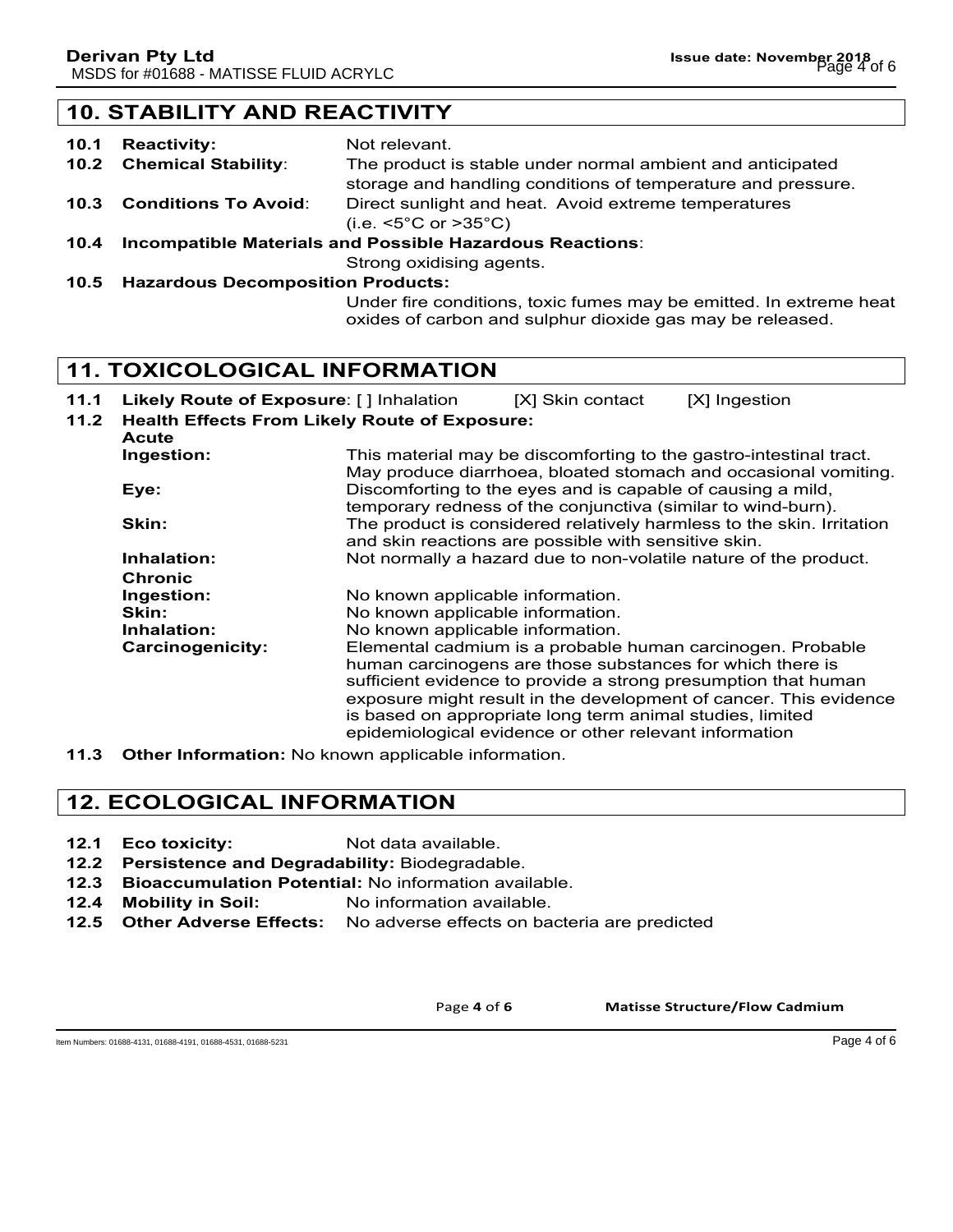### **13. DISPOSAL CONSIDERATIONS**

- **13.1 Disposal Method:** Single unit: Dispose of into landfill. Large amounts: Reclaim or dispose of in accordance with local, state and federal regulations.
- **13.2 Disposal of Contaminated Packaging:**
- Recycle or landfill.
- **13.3 Environmental Regulations:** Not relevant.

## **14. TRANSPORT INFORMATION**

- **14.1 UN Number:** Not applicable.
- **14.2 UN Proper Shipping Name:** Not applicable.
- 14.3 Dangerous Goods Class: Not applicable.
	- **Packing Group:** Not applicable.
- **14.4 Environmental Hazards:** Not applicable.
- **14.5 Special Precautions During Transport:** Not applicable.
- **14.6 HAZCHEM Code:** Not applicable.

#### **Additional Shipping Information:**

**Road and Rail Transport (ADG)**: Not classified as a Dangerous Good according to the Australian Code for the Transport of Dangerous Goods by Road and Rail (ADG Code) for transport by road and rail.

**Marine Transport (IMO/IMDG)**: Not classified as a Dangerous Good according to the International Maritime Organization Rules (Maritime Dangerous Goods Code - IMDG Code) for transport by sea.

**Air Transport (ICAO-IATA)**: Not classified as a Dangerous Good according to the International Civil Aviation Organization (ICAO) and International Air Transport Association (IATA) Dangerous Goods Regulations for transport by air. Note: May vary from country to country.

## **15. REGULATORY INFORMATION**

**15.1 SUSMP Poisons Schedule:** None allocated.

### **15.2 Prohibition / Licensing Requirements:**

There are no applicable prohibition or notification / licensing requirements, including for carcinogens under Commonwealth, State or Territory legislation.

### **15.3 Industrial Chemicals (Notification and Assessment) Act 1989:**

**Australia** All ingredients are listed on or exempt from the Australia Inventory of Chemical Substances (AICS).

**United States** (TSCA) All ingredients are on the inventory or exempt from listing.

## **16. OTHER INFORMATION**

- **16.1 Issue Date: 7th November 2018. GHS Version: 1**
- **16.2 Contact Points:**

**Title / Position: Chemist. Telephone: (02) 9736 2022 (Australia: Weekdays 8.00am to 5.00pm). E-mail: derivan@derivan.com.au**

Page 5 of 6 **Matisse Structure/Flow Cadmium** 

Item Numbers: 01688-4131, 01688-4191, 01688-4531, 01688-5231 Page 5 of 6